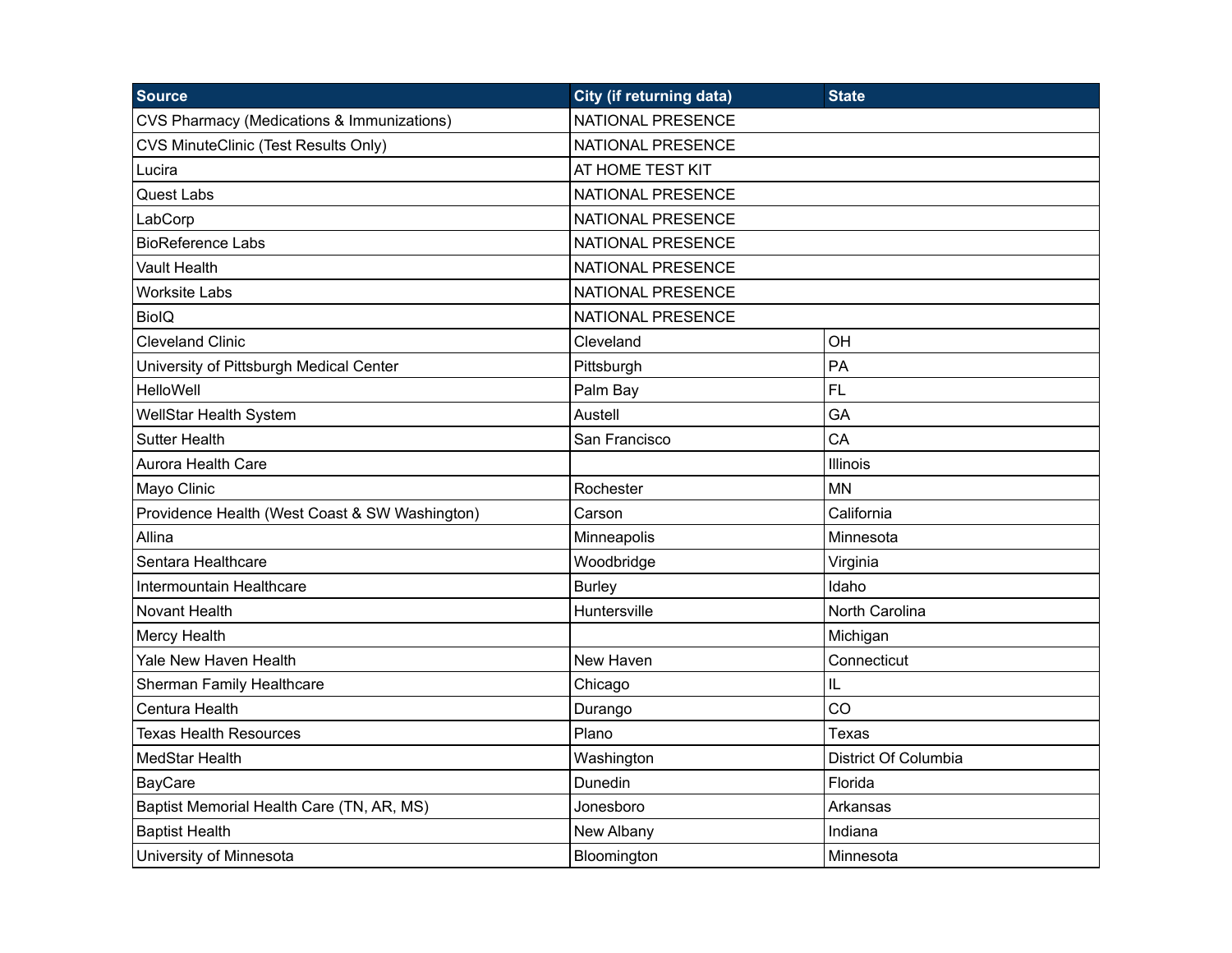| Henry Ford Health System                 | Detroit              | Michigan             |
|------------------------------------------|----------------------|----------------------|
| <b>SSM Health</b>                        | <b>CENTRALIA</b>     | IL                   |
| Geisinger                                | Danville             | Pennsylvania         |
| Avera Health                             | Spirit Lake          | lowa                 |
| Michigan Health System                   | Ann Arbor            | Michigan             |
| Northside Hospital Gwinnett              | Lawrenceville        | GA                   |
| Penn Medicine                            | Lawrenceville        | <b>NJ</b>            |
| Duke University Health System            | Durham               | North Carolina       |
| UnityPoint Health                        | <b>Grundy Center</b> | IA                   |
| <b>Piedmont Healthcare</b>               | Conyers              | GA                   |
| NYU Langone Medical Center               | New York             | New York             |
| <b>University Hospital &amp; Clinics</b> | Kaplan               | LA                   |
| OhioHealth                               | Nelsonville          | OH                   |
| Mount Sinai (NYC)                        | New York City        | <b>New York</b>      |
| <b>Emory Healthcare</b>                  | Atlanta              | Georgia              |
| <b>Steward Healthcare Network</b>        | Mesa                 | Arizona              |
| Northwestern Medicine                    | Woodstock            | IL                   |
| Johns Hopkins Medicine                   | Washington           | District Of Columbia |
| <b>IU Health</b>                         | Tipton               | IN                   |
| Providence Health (Montana & Washington) | Polson               | Montana              |
| University of Rochester                  | Lakeville            | New York             |
| Franciscan Alliance                      | Chicago Heights      | Illinois             |
| MultiCare                                | Spokane              | Washington           |
| CHI St. Alexius Health                   | Corning              | lowa                 |
| <b>UW Medicine</b>                       | Seattle              | <b>WA</b>            |
| <b>BayCare Clinic</b>                    | Gurnee               | Illinois             |
| HonorHealth                              | Scottsdale           | Arizona              |
| PeaceHealth                              | Ketchikan            | Alaska               |
| <b>Swedish Medical Center</b>            | Everett              | Washington           |
| <b>Scripps Mercy Hospital</b>            | La Jolla             | California           |
| Allegheny Health Network                 | Westfield            | <b>NY</b>            |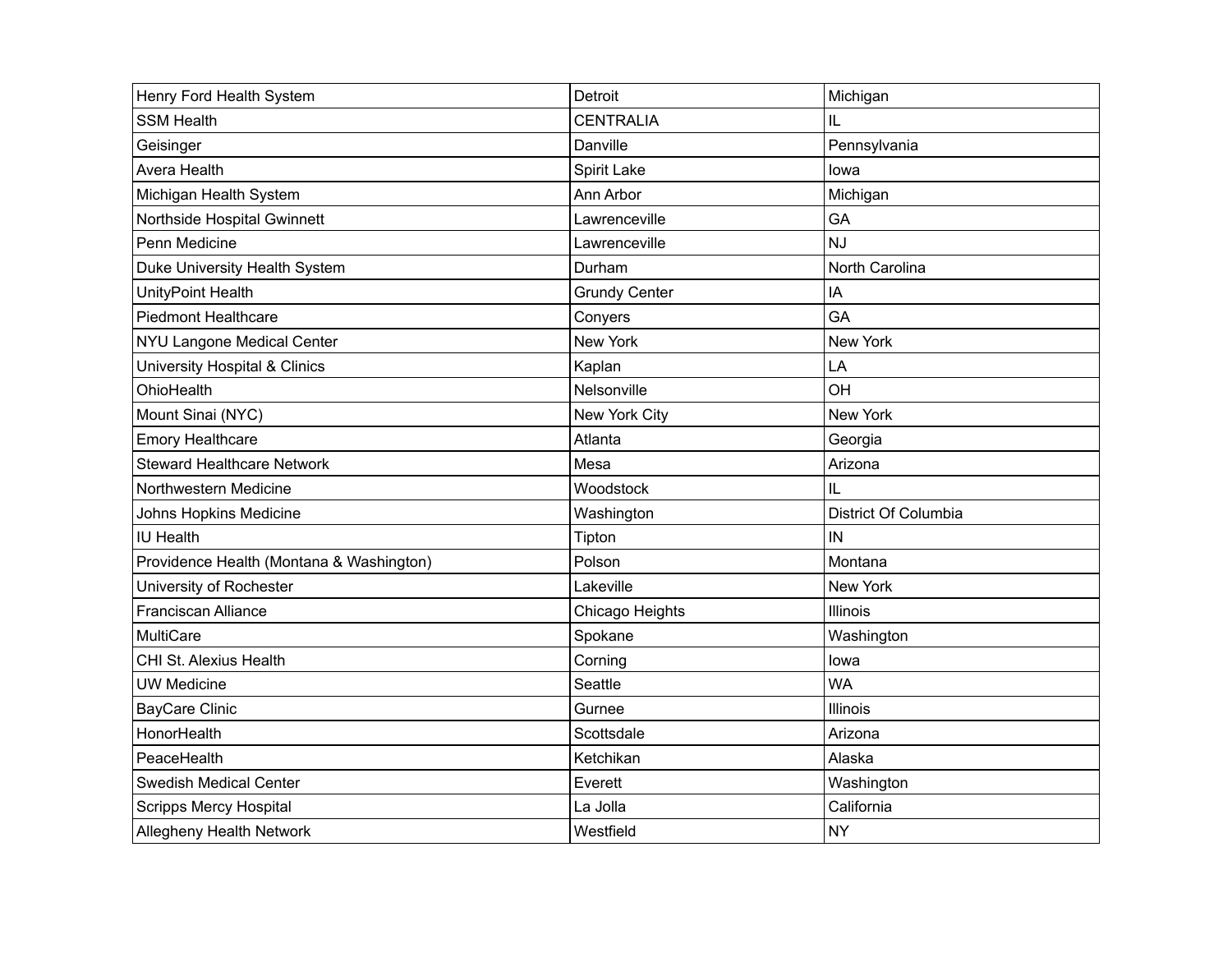| Chi Franciscan                              | Silverdale         | Washington        |
|---------------------------------------------|--------------------|-------------------|
| <b>Greenville Health System</b>             | Greer              | South Carolina    |
| Sanford Health                              | Orange City        | lowa              |
| <b>UNC Health Care</b>                      | Pittsboro          | North Carolina    |
| Southcoast Health System                    | <b>Fall River</b>  | Massachusetts     |
| MaineHealth                                 |                    | Maine             |
| Beth Israel Lahey Health                    | Gloucester         | Massachusetts     |
| <b>OSF HealthCare</b>                       | Peoria             | IL                |
| Loyola Medicine                             | Berwyn             | Illinois          |
| North Memorial Health Care                  | Minnetonka         | Minnesota         |
| <b>Hackensack University Medical Center</b> |                    | New Jersey        |
| Froedtert and Medical College of Wisconsin  | <b>KENOSHA</b>     | WI                |
| <b>Washington University Physicians</b>     | Alton              | IL                |
| UT Southwestern Medical Center              |                    | Texas             |
| Ochsner Health System                       | <b>Baton Rouge</b> | LA                |
| Good Samaritan                              | Eldorado           | IL                |
| Presbyterian Healthcare Services            | Albuquerque        | <b>New Mexico</b> |
| Lee Health                                  | Fort Myers         | Florida           |
| Thomas Jefferson University Health System   | Philadelphia       | Pennsylvania      |
| Norton Healthcare                           | Louisville         | Kentucky          |
| Cedars-Sinai                                | Los Angeles        | California        |
| Dartmouth-Hitchcock                         | Lebanon            | New Hampshire     |
| <b>Houston Methodist</b>                    | The Woodlands      | Texas             |
| <b>Essentia Health</b>                      | Sandstone          | Minnesota         |
| <b>UC San Francisco Medical Center</b>      |                    | California        |
| <b>Park Nicollet</b>                        | Bloomington        | Minnesota         |
| Kettering Health Network                    | Kettering          | Ohio              |
| St. Luke's (Idaho)                          | Ketchum            | Idaho             |
| Nebraska Medicine                           | Norfolk            | <b>NE</b>         |
| <b>Ascension St. Vincent's</b>              | Jacksonville       | Florida           |
| <b>Ballad Health</b>                        | <b>Bristol</b>     | <b>TN</b>         |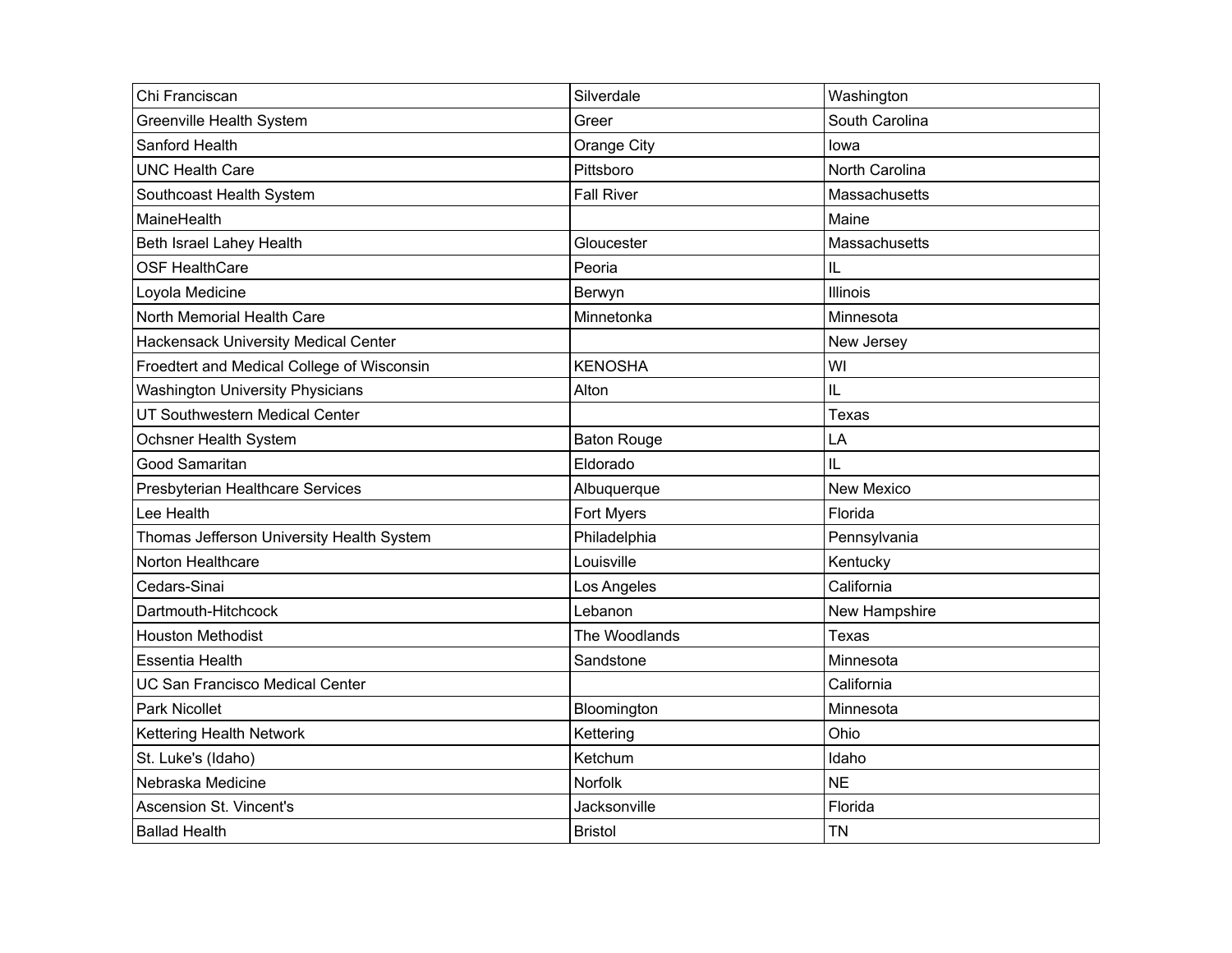| Saban Community Clinic                          | Kodiak                   | Alaska          |
|-------------------------------------------------|--------------------------|-----------------|
| <b>West Virginia University</b>                 | Ranson                   | West Virginia   |
| <b>Edward-Elmhurst Healthcare</b>               | Naperville               | Illinois        |
| <b>Carilion Clinic</b>                          | Pearisburg               | Virginia        |
| <b>UPMC Pinnacle</b>                            |                          | Pennsylvania    |
| <b>Premier Health Partners</b>                  | Piqua                    | Ohio            |
| <b>MUSC Health</b>                              |                          | South Carolina  |
| University of Iowa Hospitals and Clinics        | lowa City                | lowa            |
| <b>Vidant Health</b>                            | Nags Head                | <b>NC</b>       |
| Baylor Scott & White Health                     | <b>Marble Falls</b>      | Texas           |
| <b>UAB Hospital</b>                             | Birmingham               | Alabama         |
| Roane Medical Center                            | Lenoir City              | <b>TN</b>       |
| University of Virginia Health System            | Charlottesville          | Virginia        |
| Bronson South Haven Hospital                    | South Haven              | Michigan        |
| <b>Wheaton Franciscan</b>                       | Franklin                 | WI              |
| University of Arkansas for Medical Sciences     |                          | Arkansas        |
| Hennepin County Medical Center                  |                          | Minnesota       |
| Parkview Health                                 | Columbia City            | Indiana         |
| Sisters of Charity of Leavenworth Health System |                          | CO              |
| Sanford USD Medical Center in Sioux Falls, SD   | <b>Thief River Falls</b> | Minnesota       |
| <b>Renown Health</b>                            | Fallon                   | Nevada          |
| Parkland Hospital                               | Dallas                   | Texas           |
| Harris Health System                            |                          | Texas           |
| <b>Research Medical Center</b>                  | <b>Overland Park</b>     | Kansas          |
| <b>JFK Medical Center</b>                       | Hackensack               | New Jersey      |
| University of Miami                             |                          | Florida         |
| NYC Health and Hospitals                        | Elmhurst                 | <b>New York</b> |
| Memorial Healthcare System                      | <b>Pembroke Pines</b>    | Florida         |
| <b>Hospital Sister Health Systems</b>           | <b>Belleville</b>        | IL              |
| SUNY Upstate Medical University                 | Syracuse                 | New York        |
| Northwest Community Hospital                    |                          | Illinois        |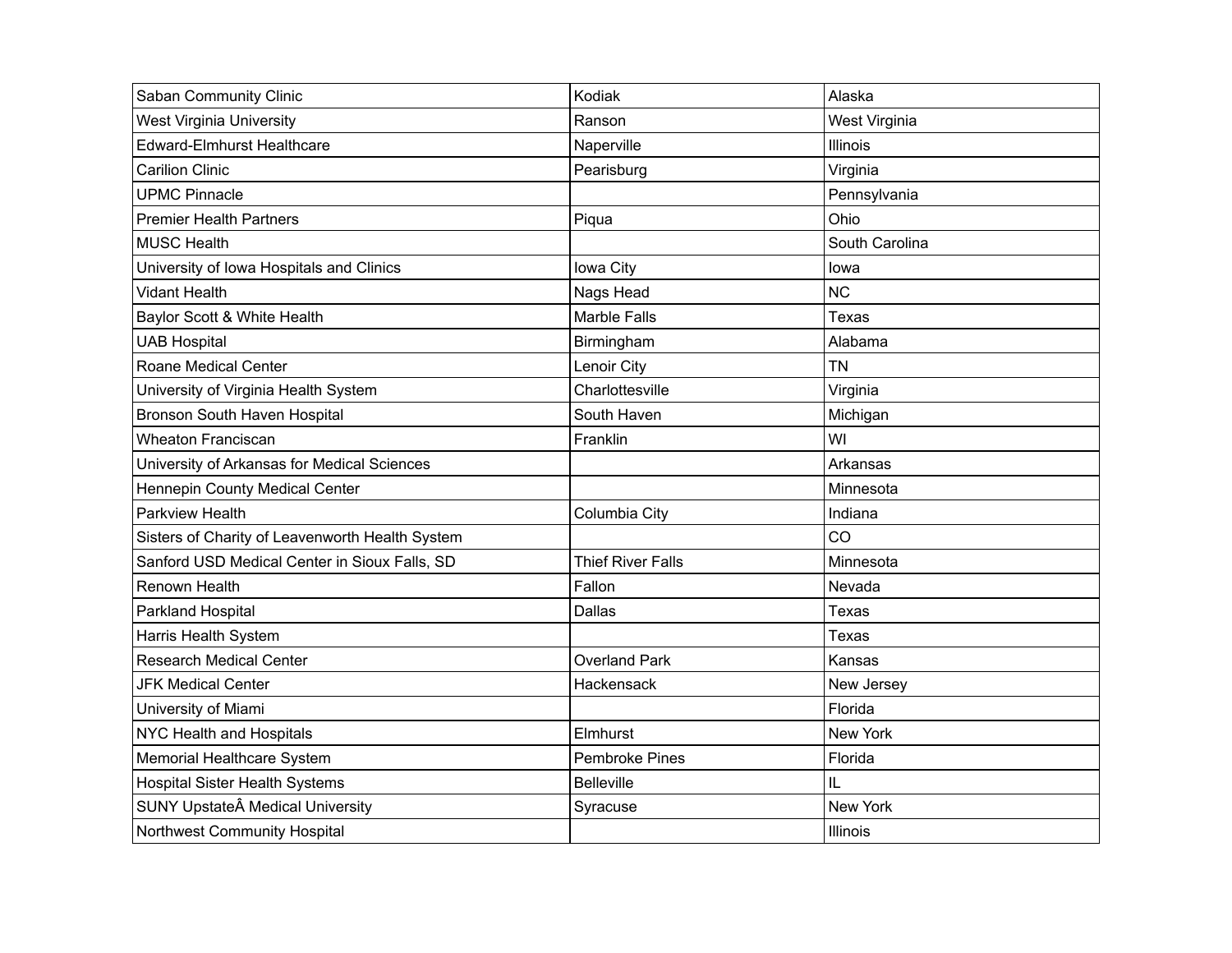| Tampa General Hospital                              |                      | Florida        |
|-----------------------------------------------------|----------------------|----------------|
| New Hanover Regional Medical Center                 | <b>Burgaw</b>        | North Carolina |
| Northeast Georgia Physicians Group                  | Gainesville          | GA             |
| <b>UI Health</b>                                    |                      | Illinois       |
| Martin Health System                                | Stuart               | Florida        |
| <b>WVU Medicine Barnesville Hospital</b>            | Parkersburg          | West Virginia  |
| <b>Adventist Health</b>                             | <b>Bakersfield</b>   | CA             |
| Tri-County Health Care                              | <b>Baxter</b>        | Minnesota      |
| UT Medicine San Antonio                             | <b>Boerne</b>        | Texas          |
| <b>Borgess Medical Center</b>                       | Kalamazoo            | Michigan       |
| Jackson County Regional Health Center               | De Witt              | IA             |
| <b>Community Healthcare System</b>                  | Hobart               | IN             |
| <b>Luminis Health</b>                               | <b>Bowie</b>         | Maryland       |
| <b>Saint Thomas Medical Partners</b>                |                      | Tennessee      |
| <b>Trinity Mother Frances</b>                       | Winnsboro            | Texas          |
| Hawaii Pacific Health                               | Honolulu             | Hawaii         |
| <b>Community Medical Centers Healthcare Network</b> | Fresno               | California     |
| <b>Chester County Hospital</b>                      | <b>West Chester</b>  | Pennsylvania   |
| Gundersen Health System                             | Calmar               | lowa           |
| Winchester Hospital                                 | Winchester           | Massachusetts  |
| Grady Health System                                 | Chamblee             | Georgia        |
| <b>Mount Auburn Professional Services</b>           | Somerville           | <b>MA</b>      |
| Doylestown Hospital                                 | Doylestown           | Pennsylvania   |
| St. Charles Redmond                                 | Redmond              | Oregon         |
| Salem Health                                        | Salem                | Oregon         |
| Mercy Cedar Rapids                                  | Cedar Rapids         | lowa           |
| El Camino Hospital                                  | <b>Mountain View</b> | California     |
| Eisenhower Health                                   | La Quinta            | CA             |
| <b>Stamford Hospital</b>                            | Stamford             | Connecticut    |
| <b>UCI Health</b>                                   |                      | California     |
| University of Connecticut Health Center (UConn)     | Farmington           | Connecticut    |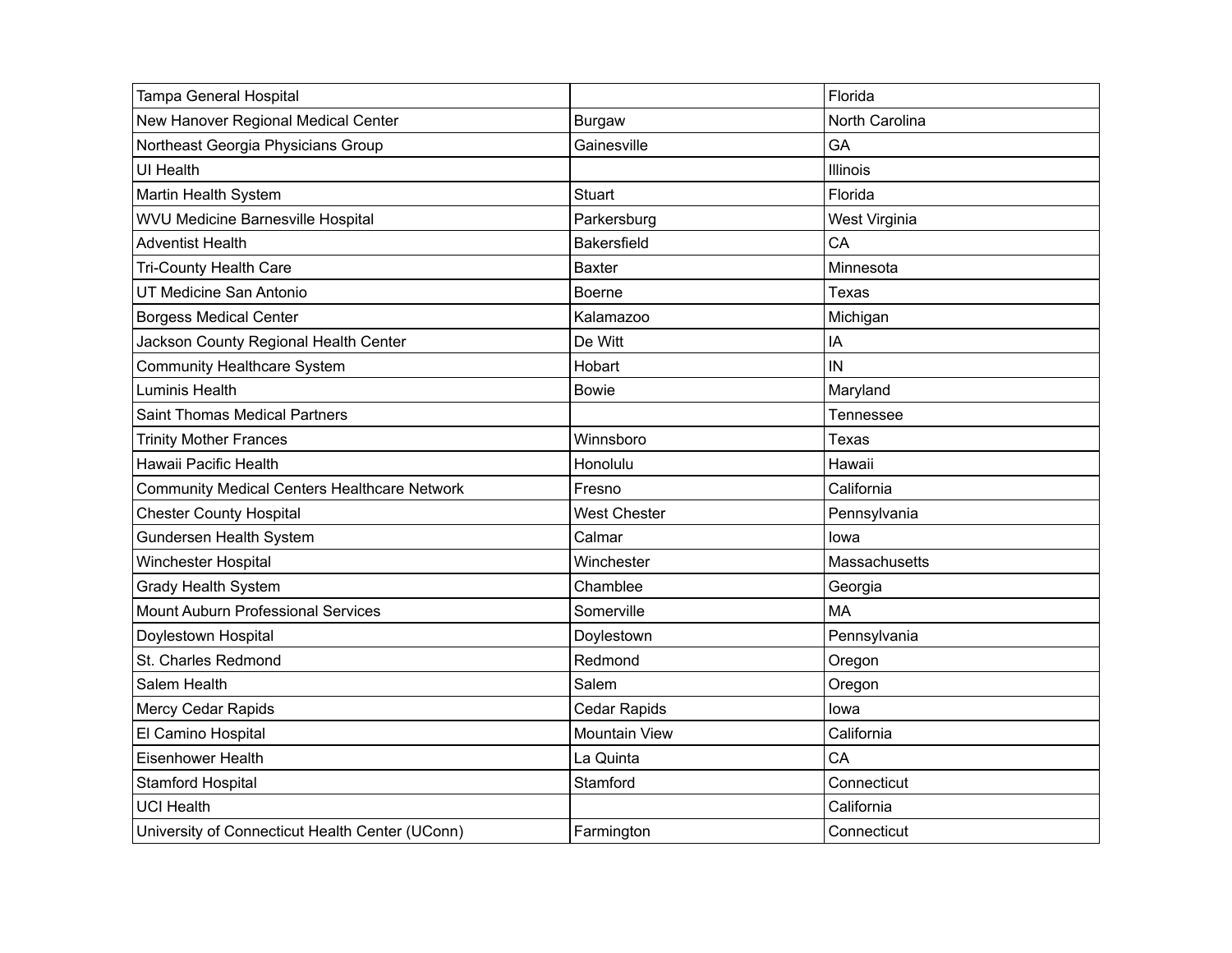| Yakima Valley Memorial Hospital                  | Yakima                | <b>WA</b>       |
|--------------------------------------------------|-----------------------|-----------------|
| Kootenai Health                                  | <b>Bonners Ferry</b>  | Idaho           |
| <b>CaroMont Health</b>                           | Mt. Holly             | North Carolina  |
| University of Florida                            | Gainesville           | Florida         |
| <b>Baton Rouge General Physicians</b>            | <b>Baton Rouge</b>    | LA              |
| Kidney & Hypertension Specialists of Chillicothe | Chillicothe           | Ohio            |
| <b>BSA Hospital</b>                              | Amarillo              | Texas           |
| <b>Hurley Medical Center</b>                     |                       | Michigan        |
| Mercy Health System                              | Barrington            | Illinois        |
| St Joseph's Hospital Health Center               | Syracuse              | New York        |
| Denver Health                                    | Denver                | Colorado        |
| Owensboro Health                                 | Owensboro             | Kentucky        |
| Bayhealth                                        | Dover                 | Delaware        |
| Partners Healthcare                              | <b>NEWTON</b>         | <b>MA</b>       |
| Guthrie                                          | <b>Watkins Glen</b>   | <b>New York</b> |
| Singing River Health System                      | Hurley                | Mississippi     |
| Penn Highlands Brookville                        | Du Bois               | Pennsylvania    |
| <b>Lakeland HealthCare</b>                       | <b>Niles</b>          | Michigan        |
| Cottage Health System                            | Santa Barbara         | California      |
| WellSpan Health                                  | Gettysburg            | PA              |
| Aspirus                                          | <b>Bruce Crossing</b> | Michigan        |
| Olathe Health System                             | Olathe                | Kansas          |
| <b>Enloe Medical Center</b>                      | Chico                 | California      |
| <b>White Plains Hospital Center</b>              | <b>WILLIMANTIC</b>    | <b>CT</b>       |
| <b>Cooper University Health Care</b>             | Camden                | New Jersey      |
| Orlando Health                                   | Orlando               | <b>FL</b>       |
| <b>Columbus Regional Hospital</b>                | Columbus              | Indiana         |
| <b>Riverside Medical Center</b>                  | Watseka               | Illinois        |
| Reading Hospital                                 | Reading               | PA              |
| North Oaks Health System                         | Hammond               | Louisiana       |
| DW McMillan Medical Center                       | <b>Brewton</b>        | <b>AL</b>       |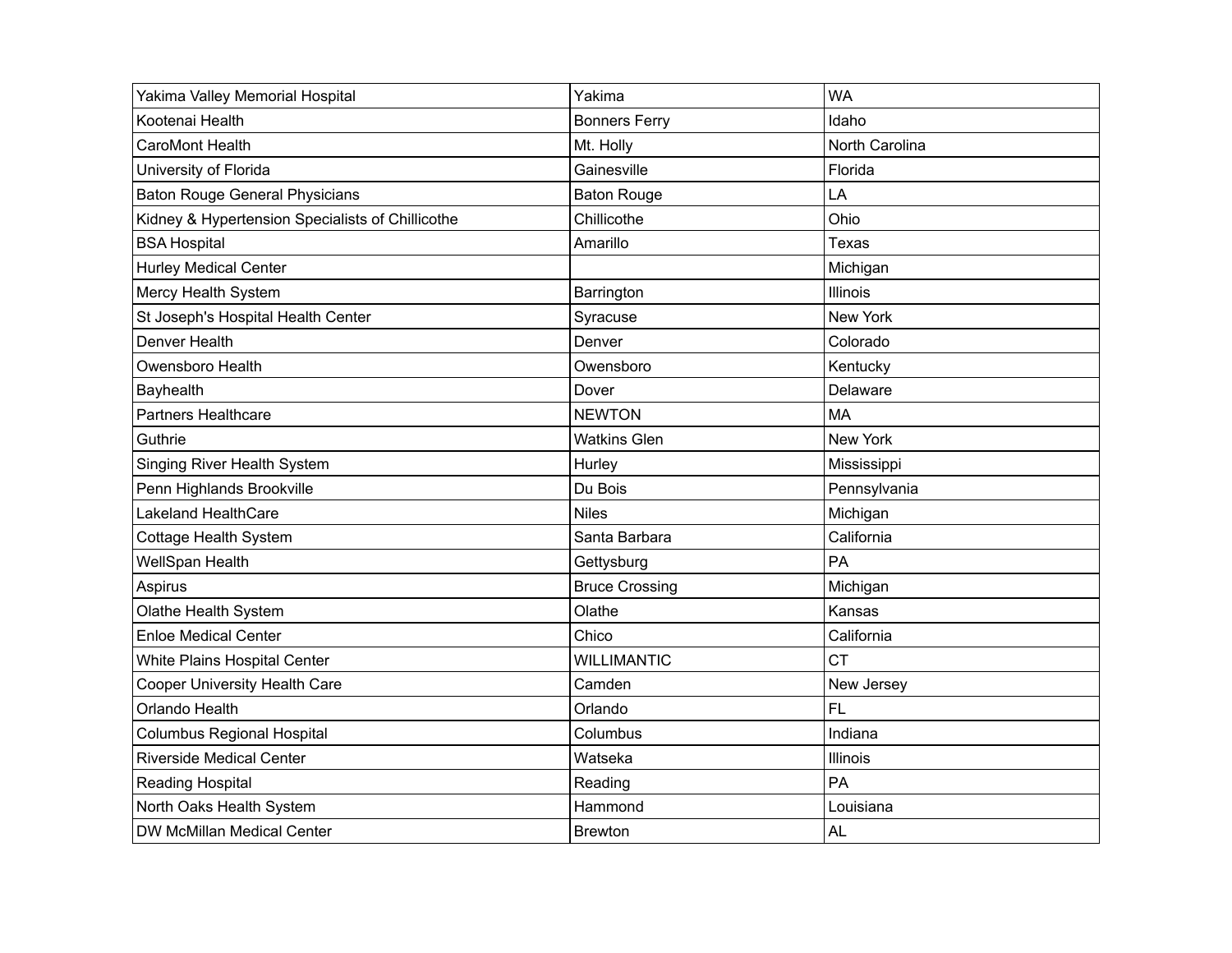| Day Kimball Hospital                    | Putnam              | Connecticut                  |
|-----------------------------------------|---------------------|------------------------------|
| Cayuga Medical Center At Ithaca         | Ithaca              | <b>NY</b>                    |
| Self Regional Healthcare                | Greenwood           | South Carolina               |
| <b>Atlantic Health System</b>           |                     | New Jersey                   |
| Lawrence Memorial Hospital              | Lawrence            | Kansas                       |
| Memorial Hospital at Stone County       | Gulfport            | Mississippi                  |
| Abington Health Physicians              | Abington            | Pennsylvania                 |
| Samaritan Pacific Community Hospital    | Corvallis           | <b>OR</b>                    |
| Shannon Medical Center                  | San Angelo          | Texas                        |
| King's Daughters' Medical Center        | Prestonsburg        | Kentucky                     |
| Eskenazi Health                         |                     | Indiana                      |
| <b>Health Ventures lowa</b>             |                     | lowa                         |
| <b>Major Health Partners</b>            | Shelbyville         | IN                           |
| <b>Walthall General Hospital</b>        | Prentiss            | <b>MS</b>                    |
| Metro Health                            | <b>Grand Rapids</b> | Michigan                     |
| Mercy (OK, MS, AR, KS, MO)              |                     | ARKANSAS, MISSOURI, OKLAHOMA |
| <b>Ascension Via Christi</b>            | Wichita             | KS                           |
| Contra Costa Health Services            | Martinez            | California                   |
| Tahoe Forest – Incline Medical          | Truckee             | California                   |
| University of Colorado Hospital         | Loveland            | CO                           |
| South Peninsula Hospital                | Homer               | Alaska                       |
| <b>Stanford Children's Health</b>       | Palo Alto           | California                   |
| Spectrum Health                         | Greenville          | MI                           |
| Yalobusha General Hospital              | <b>Water Valley</b> | Mississippi                  |
| Arrowhead Regional Medical Center       | Colton              | California                   |
| <b>Mercy Medical Center</b>             | Canton              | Ohio                         |
| Mid-Columbia Medical Center             |                     | Oregon                       |
| Hendricks Regional Health Medical Group | Danville            | Indiana                      |
| University of Utah                      | Salt Lake City      | UT                           |
| <b>Methodist Hospitals</b>              | Merrillville        | Indiana                      |
| Confluence Health                       | Wenatchee           | <b>WA</b>                    |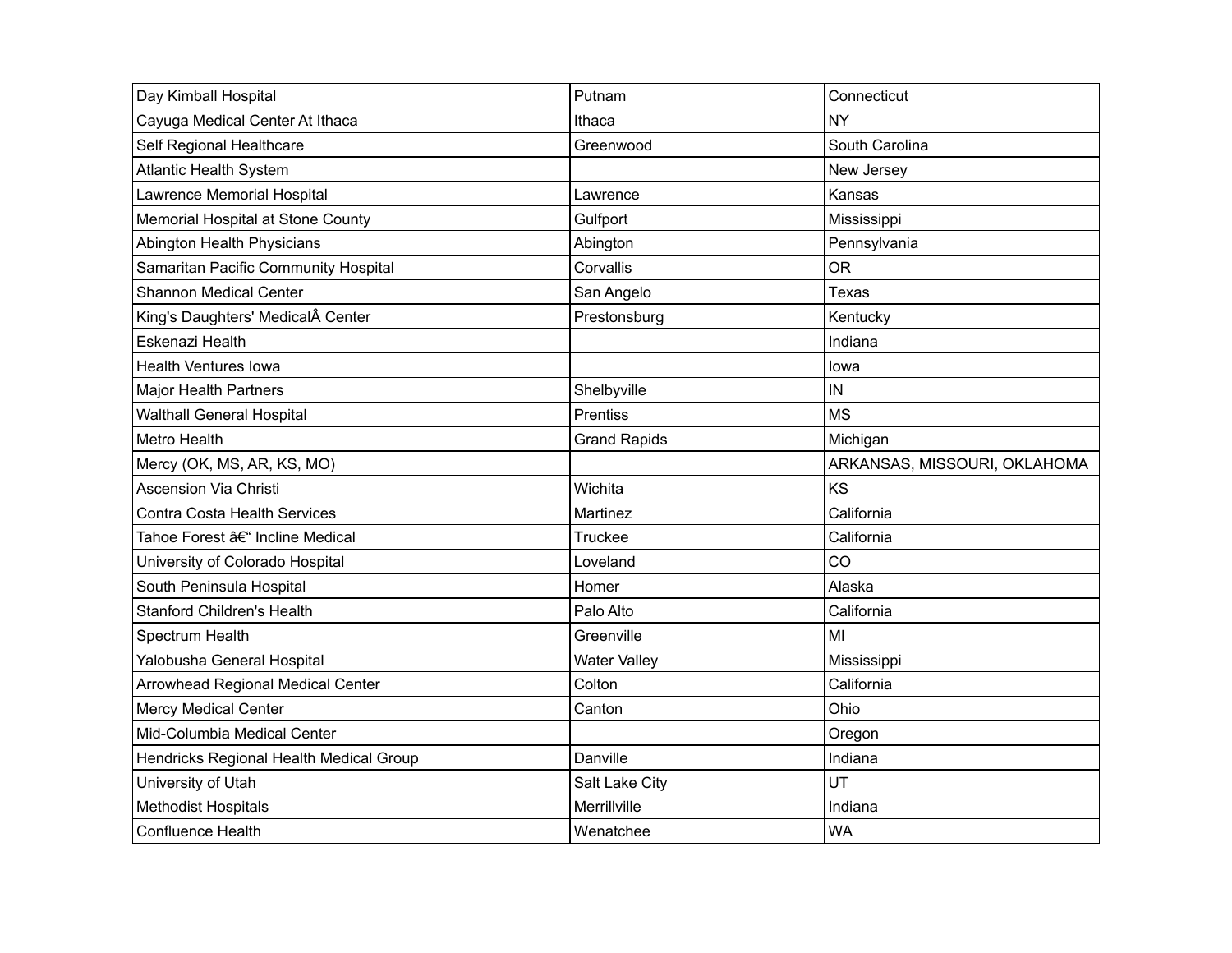| MARSHFIELD MEDICAL CENTER                         | <b>OSHKOSH</b>    | WI           |
|---------------------------------------------------|-------------------|--------------|
| Lovelace Health System                            | Roswell           | New Mexico   |
| <b>OSU Medical Center</b>                         |                   | Ohio         |
| Regional Health                                   | Rapid City        | <b>SD</b>    |
| Kaiser Permanente Group                           | <b>SAN RAFAEL</b> | CA           |
| <b>UMass Memorial Health Care</b>                 | Marlborough       | <b>MA</b>    |
| ProHealth Care                                    |                   | WI           |
| UC San Diego Health System                        | La Jolla          | California   |
| Western International High School                 | Jackson           | MI           |
| St. Elizabeth Healthcare (KY, OH, IN)             | Florence          | KY           |
| University Of Mississippi Medical Center Grenada  | Grenada           | Mississippi  |
| TempleHealth                                      |                   | Pennsylvania |
| Lac Rancho Los Amigos National Rehabilitation Ctr | Los Angeles       | CA           |
| Mercy Health Services (Baltimore)                 | <b>Baltimore</b>  | Maryland     |
| MONTFORT JONES MEMORIAL HOSPITAL                  | Southaven         | <b>MS</b>    |
| <b>Bryan Health</b>                               |                   | Nebraska     |
| <b>Stanford Hospital and Clinics</b>              | Pleasanton        | CA           |
| Northshore University Healthsystem Evanston Hosp  | Evanston          | IL           |
| Western Wisconsin Health                          | Edina             | <b>MN</b>    |
| Stafford Hospital Llc                             | Stafford          | VA           |
| Methodist Health System                           | <b>Dallas</b>     | <b>TX</b>    |
| Usc Verdugo Hills Hospital                        | Glendale          | CA           |
| St Joseph S Hospital Inc                          | Elmira            | <b>NY</b>    |
| New York - Presbyterian Hospital                  | <b>New York</b>   | New York     |
| <b>Lexington Medical Center</b>                   | Columbia          | SC           |
| John Muir Medical Center Walnut Creek Campus      | Danville          | CA           |
| Vanderbilt Health                                 | Nashville         | <b>TN</b>    |
| <b>Bellin Memorial Hospital</b>                   | Oconto            | WI           |
| <b>Equitas Health</b>                             | Dayton            | OH           |
| Madonna Rehabilitation Specialty Hospital         | North Platte      | <b>NE</b>    |
| Valley Medical Group                              |                   | New Jersey   |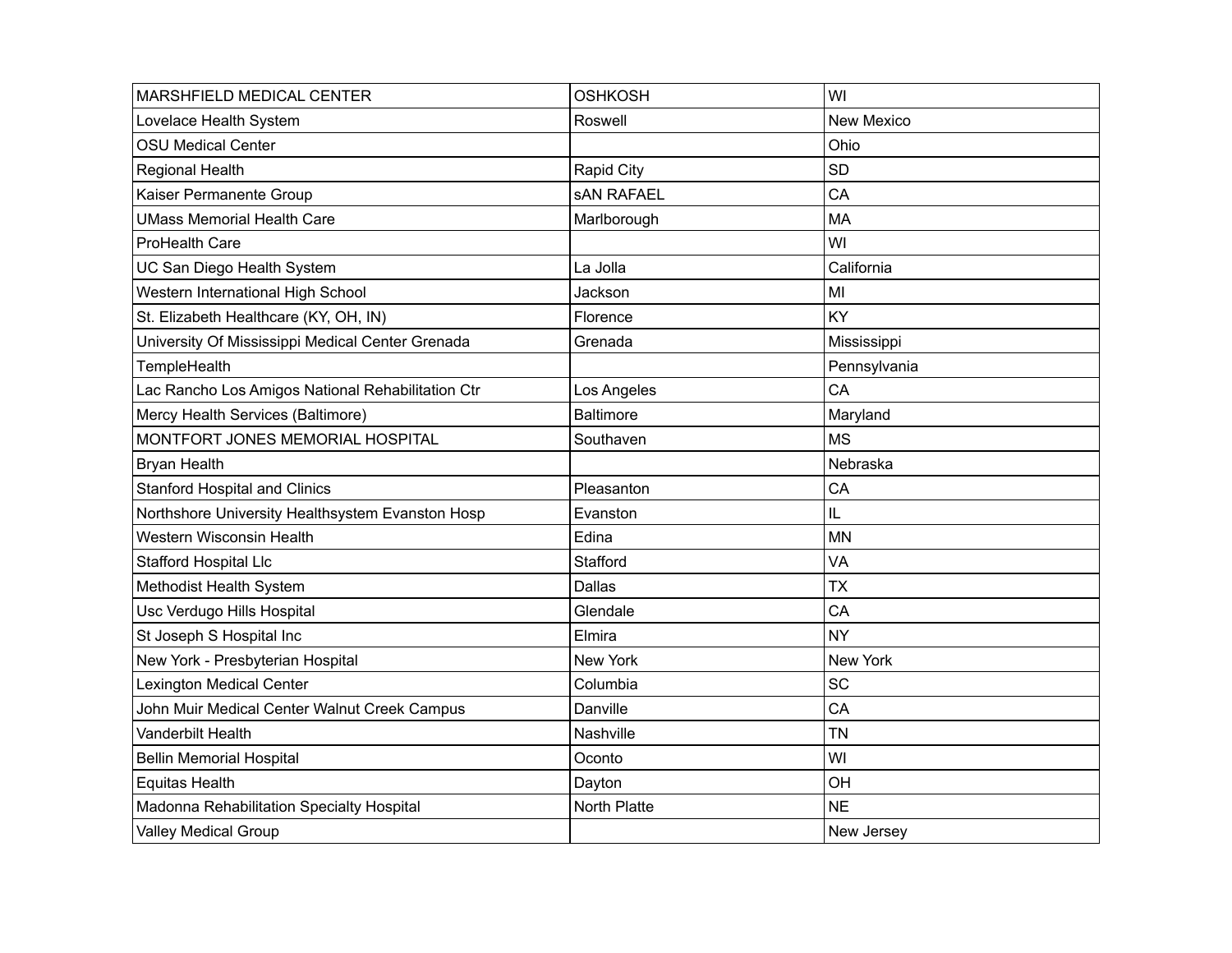| Walgreens (Medications & Immunizations)       |                      | <b>NY</b>       |
|-----------------------------------------------|----------------------|-----------------|
| <b>Meritus Medical Center</b>                 | Hagerstown           | <b>MD</b>       |
| <b>UWHealth Wisconsin</b>                     | Madison              | WI              |
| University of Chicago Hospitals               | Chicago              | IL              |
| The MetroHealth System                        | Cleveland            | OH              |
| <b>Erlanger Medical Center</b>                | Pikeville            | <b>TN</b>       |
| <b>Holzer Medical Center Jackson</b>          | Jackson              | OH              |
| University of Vermont Medical Center          | Burlington           | VT              |
| Memorial Health University Physicians         | Savannah             | GA              |
| West Jefferson Medical Center                 | Marrero              | LA              |
| Go Health Urgent Care - Dignity Health        |                      | California      |
| Scripps Memorial Hospital La Jolla            | La Jolla             | CA              |
| Virtua Memorial Hospital Of Burlington County | Marlton              | <b>NJ</b>       |
| Lumen Field Event Center Parking              | Anaconda             | MT              |
| <b>Mcleod Loris Hospital</b>                  | Loris                | SC              |
| Hackensack Umc Mountainside                   | Montclair            | <b>NJ</b>       |
| <b>Winneshiek Medical Center</b>              | Decorah              | IA              |
| Stormont Vail Hospital                        | Topeka               | KS              |
| BROOKLYN HOSPITAL CENTER AT DOWNTOWN CAMPUS   | <b>BROOKLYN</b>      | <b>NY</b>       |
| WakeMed                                       |                      | North Carolina  |
| United Regional Health                        | <b>Wichita Falls</b> | <b>TX</b>       |
| <b>Rush University Medical Center</b>         | Chicago              | Illinois        |
| <b>Boston Medical Center</b>                  |                      | Massachusetts   |
| Go Health Urgent Care - Northwell Health      |                      | <b>New York</b> |
| <b>Hospital for Special Surgery</b>           |                      | New York        |
| University Health System                      | San Antonio          | <b>TX</b>       |
| Capital Health Medical Group                  | Pennington           | New Jersey      |
| <b>UC Davis Medical Center</b>                | Sacramento           | CA              |
| Lakeland Regional Health                      | Lakeland             | <b>FL</b>       |
| United Health Services Hospitals Inc          | Binghamton           | <b>NY</b>       |
| Keck Medicine of USC                          |                      | California      |